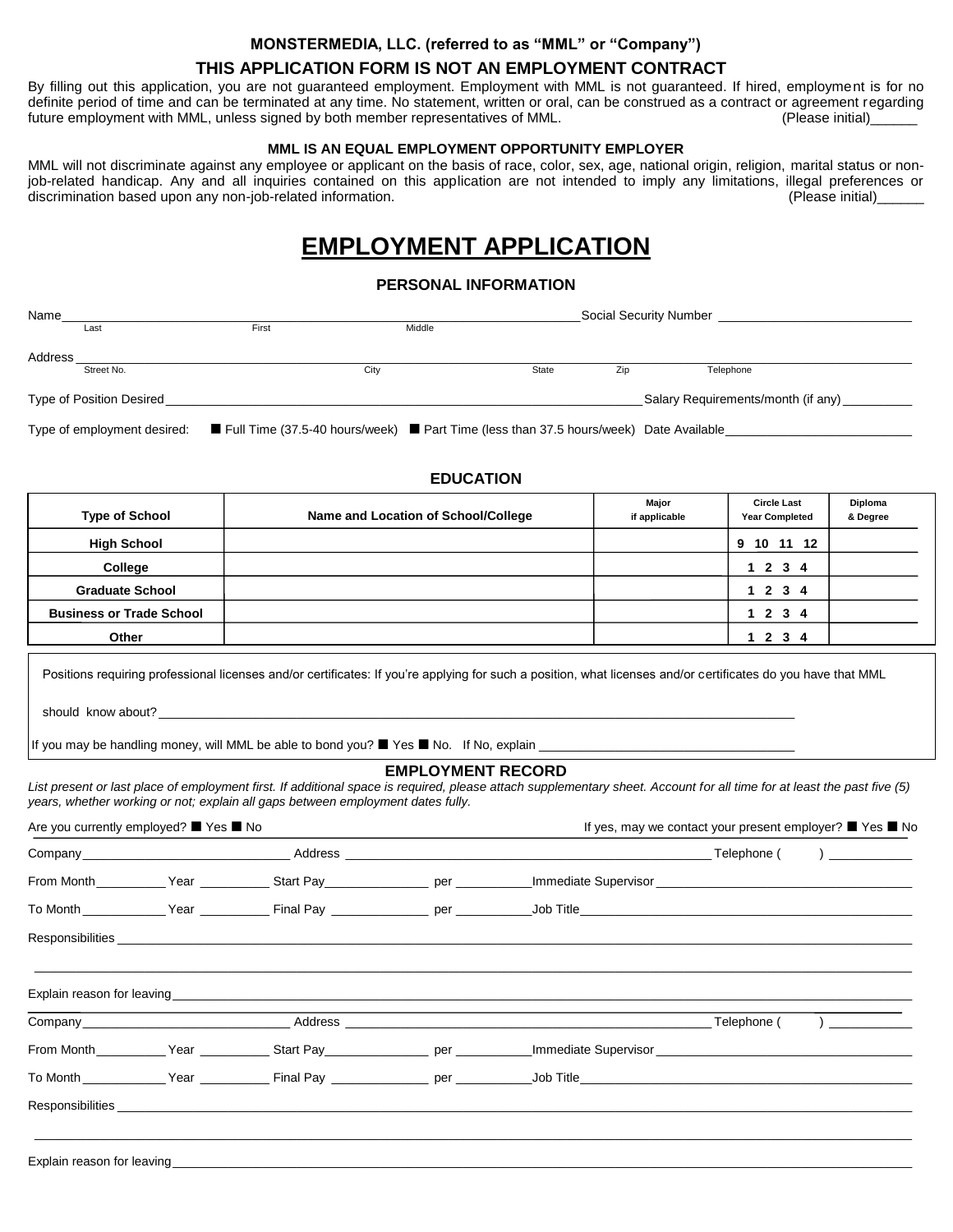|                        |                                         |                                                                                                                                   |                   | If there are gaps in employment, please explain and give dates: example are all the state of the state of the state of the state of the state of the state of the state of the state of the state of the state of the state of |                                                  |  |
|------------------------|-----------------------------------------|-----------------------------------------------------------------------------------------------------------------------------------|-------------------|--------------------------------------------------------------------------------------------------------------------------------------------------------------------------------------------------------------------------------|--------------------------------------------------|--|
|                        |                                         |                                                                                                                                   |                   |                                                                                                                                                                                                                                |                                                  |  |
|                        |                                         |                                                                                                                                   |                   |                                                                                                                                                                                                                                |                                                  |  |
|                        |                                         |                                                                                                                                   |                   |                                                                                                                                                                                                                                |                                                  |  |
|                        |                                         |                                                                                                                                   |                   |                                                                                                                                                                                                                                |                                                  |  |
|                        |                                         | Have you previously been employed with MML? $\blacksquare$ Yes $\blacksquare$ No $\blacksquare$                                   |                   |                                                                                                                                                                                                                                |                                                  |  |
|                        |                                         |                                                                                                                                   |                   |                                                                                                                                                                                                                                |                                                  |  |
|                        |                                         |                                                                                                                                   |                   |                                                                                                                                                                                                                                |                                                  |  |
|                        |                                         | Have you previously applied for a position with MML? $\blacksquare$ Yes $\blacksquare$ No                                         |                   |                                                                                                                                                                                                                                |                                                  |  |
|                        |                                         |                                                                                                                                   |                   | NEPOTISM  Because of nepotism policies that may exist from time to time at various MML offices, MML needs to know if any of your relatives are now                                                                             |                                                  |  |
| employed by MML. ■ Yes |                                         |                                                                                                                                   |                   | No. If yes, please give us your relative's name, where employed and relationship to you:<br>(Please note: If your reply is YES, you are not automatically disqualified from obtaining a job with MML.)                         |                                                  |  |
|                        |                                         | Can you work during the days and hours required for the position for which you are applying? $\blacksquare$ Yes $\blacksquare$ No |                   |                                                                                                                                                                                                                                |                                                  |  |
|                        |                                         |                                                                                                                                   |                   | In the event the job you are applying for requires weekend or night work, are there any hours or days you are unable to work? ■ Yes ■ No                                                                                       |                                                  |  |
|                        |                                         |                                                                                                                                   |                   |                                                                                                                                                                                                                                |                                                  |  |
|                        |                                         | Do you have commitments to any other employer or school that may affect employment with MML? ■ Yes                                |                   | $\blacksquare$ No                                                                                                                                                                                                              |                                                  |  |
|                        |                                         |                                                                                                                                   |                   |                                                                                                                                                                                                                                |                                                  |  |
|                        |                                         | Can you furnish proof that you are old enough to work? $\blacksquare$ Yes                                                         | $\blacksquare$ No |                                                                                                                                                                                                                                |                                                  |  |
|                        |                                         | Can you furnish proof that you are eligible to work in the U.S.? $\blacksquare$ Yes $\blacksquare$ No                             |                   |                                                                                                                                                                                                                                |                                                  |  |
|                        |                                         | Do you believe that you are capable of satisfactorily performing the job for which you are applying? ■ Yes                        |                   | $\blacksquare$ No                                                                                                                                                                                                              |                                                  |  |
|                        |                                         |                                                                                                                                   |                   |                                                                                                                                                                                                                                |                                                  |  |
|                        |                                         |                                                                                                                                   |                   |                                                                                                                                                                                                                                |                                                  |  |
|                        |                                         |                                                                                                                                   |                   | Have you ever been suspended or discharged for absenteeism, tardiness, failure to notify your company when absent or other attendance reasons? ■ Yes ■ No                                                                      |                                                  |  |
|                        |                                         |                                                                                                                                   |                   | Have you ever been suspended or discharged for sexual harassment, fighting, assault or related offenses? ■ Yes ■ No                                                                                                            |                                                  |  |
|                        |                                         | Have you ever been suspended or discharged for violating safety rules? $\blacksquare$ Yes $\blacksquare$ No                       |                   |                                                                                                                                                                                                                                |                                                  |  |
|                        |                                         |                                                                                                                                   |                   |                                                                                                                                                                                                                                |                                                  |  |
|                        |                                         |                                                                                                                                   |                   |                                                                                                                                                                                                                                |                                                  |  |
|                        |                                         |                                                                                                                                   |                   | PLEASE COMPLETE THE FOLLOWING ONLY IF APPLYING FOR A DRIVING POSITION                                                                                                                                                          |                                                  |  |
|                        | Have you a car for business? ■ Yes ■ No |                                                                                                                                   |                   |                                                                                                                                                                                                                                | Do you have a valid driver's license? ■ Yes ■ No |  |

Do you have auto liability insurance as required by the state in which you reside or in an amount required by MML, whichever is greater? ■ Yes ■ No

 $\_$  , and the set of the set of the set of the set of the set of the set of the set of the set of the set of the set of the set of the set of the set of the set of the set of the set of the set of the set of the set of th

License Expiration Date \_\_\_\_\_\_\_\_\_\_\_\_\_\_\_\_\_\_\_\_\_\_\_\_\_\_\_\_\_\_License Number\_

List traffic violations (other than parking) during the past three years \_

List automobile accidents in which you were at fault during the past three years